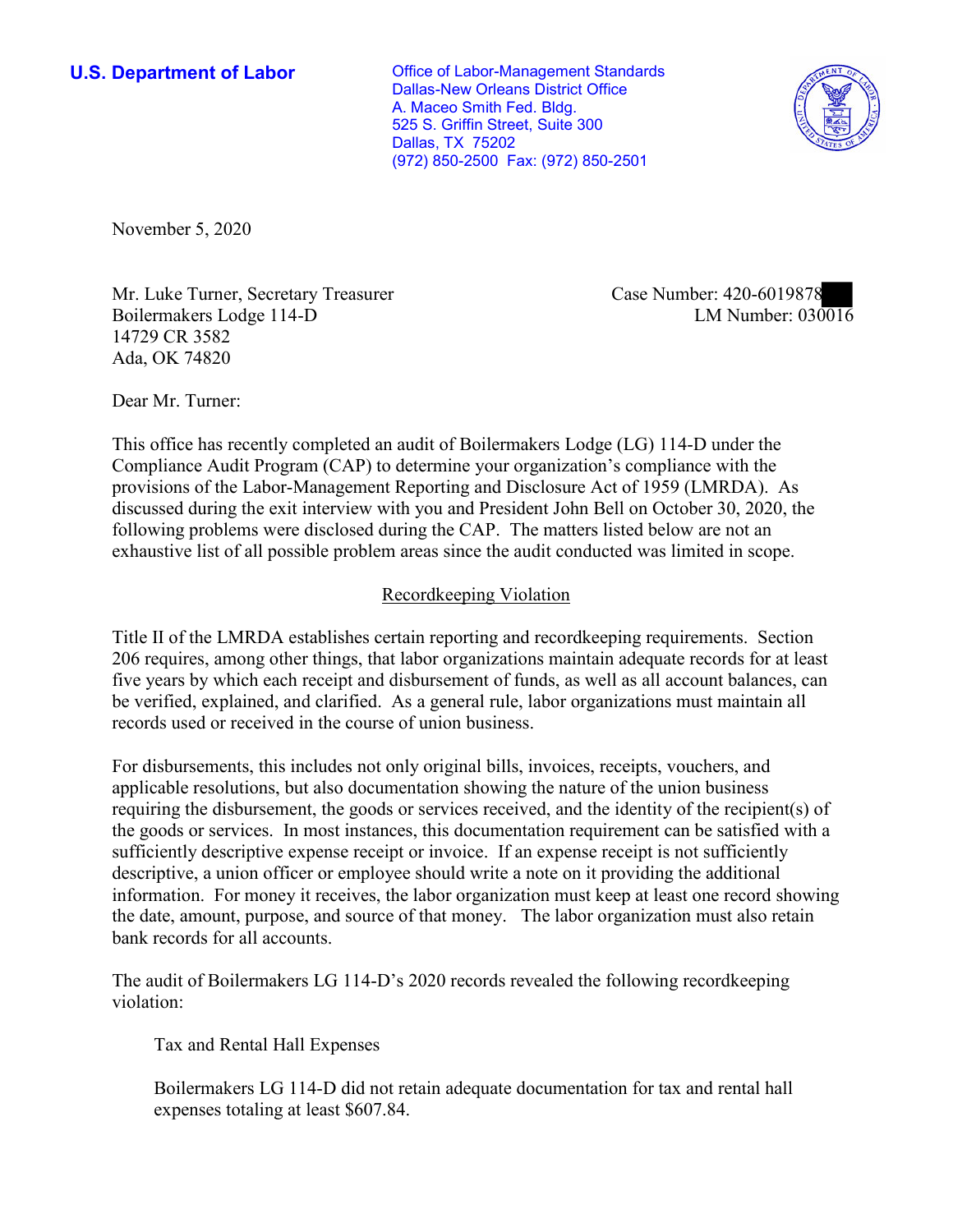Mr. Luke Turner November 5, 2020 Page 2 of 3

 disbursements. The president and treasurer (or corresponding principal officers) of your As noted above, labor organizations must retain original receipts, bills, and vouchers for all union, who are required to sign your union's LM report, are responsible for properly maintaining union records.

Based on your assurance that Boilermakers LG 114-D will retain adequate documentation in the future, OLMS will take no further enforcement action at this time regarding the above violations.

## Reporting Violations

The audit disclosed a violation of LMRDA Section 201(b), which requires labor organizations to file annual financial reports accurately disclosing their financial condition and operations. The Labor Organization Annual Report Form LM-3 filed by Boilermakers LG 114-D for the fiscal year ended June 30, 2020, was deficient in the following areas:

1. Failure to File Bylaws

 The audit disclosed a violation of LMRDA Section 201(a), which requires that a union submit a copy of its revised constitution and bylaws with its LM report when it constitution and bylaws in 2010, but did not file a copy with its LM report for that year. makes changes to its constitution or bylaws. Boilermakers LG 114-D amended its

Boilermakers LG 114-D has now filed a copy of its constitution and bylaws.

2. Per Capita Tax Payments

Lodge 114-D reported per capita tax payments totaling at least [\\$1,219.40](https://1,219.40) in Item 54 Other Disbursements. Those disbursements should have been reported on Item 48 Per Capita Tax.

3. Officer Salaries

 President John Bell, Secretary Treasurer Luke Turner, and Recording Secretary Justin Lodge 114-D reported net salary amounts for President Chad Lovelace, Former Roberts in Item 24. Gross salary amounts should have been reported.

Boilermakers LG 114-D must file an amended Form LM-3 for the fiscal year ended June 30, 2020, to correct the deficient items discussed above. The report must be filed electronically using the Electronic Forms System (EFS) available at the OLMS website at [www.olms.dol.gov.](www.olms.dol.gov) The amended Form LM-3 must be filed no later than November 18, 2020 Before filing, review the report thoroughly to be sure it is complete and accurate.

 I want to extend my personal appreciation to Boilermakers LG 114-D for the cooperation and courtesy extended during this compliance audit. I strongly recommend that you make sure this